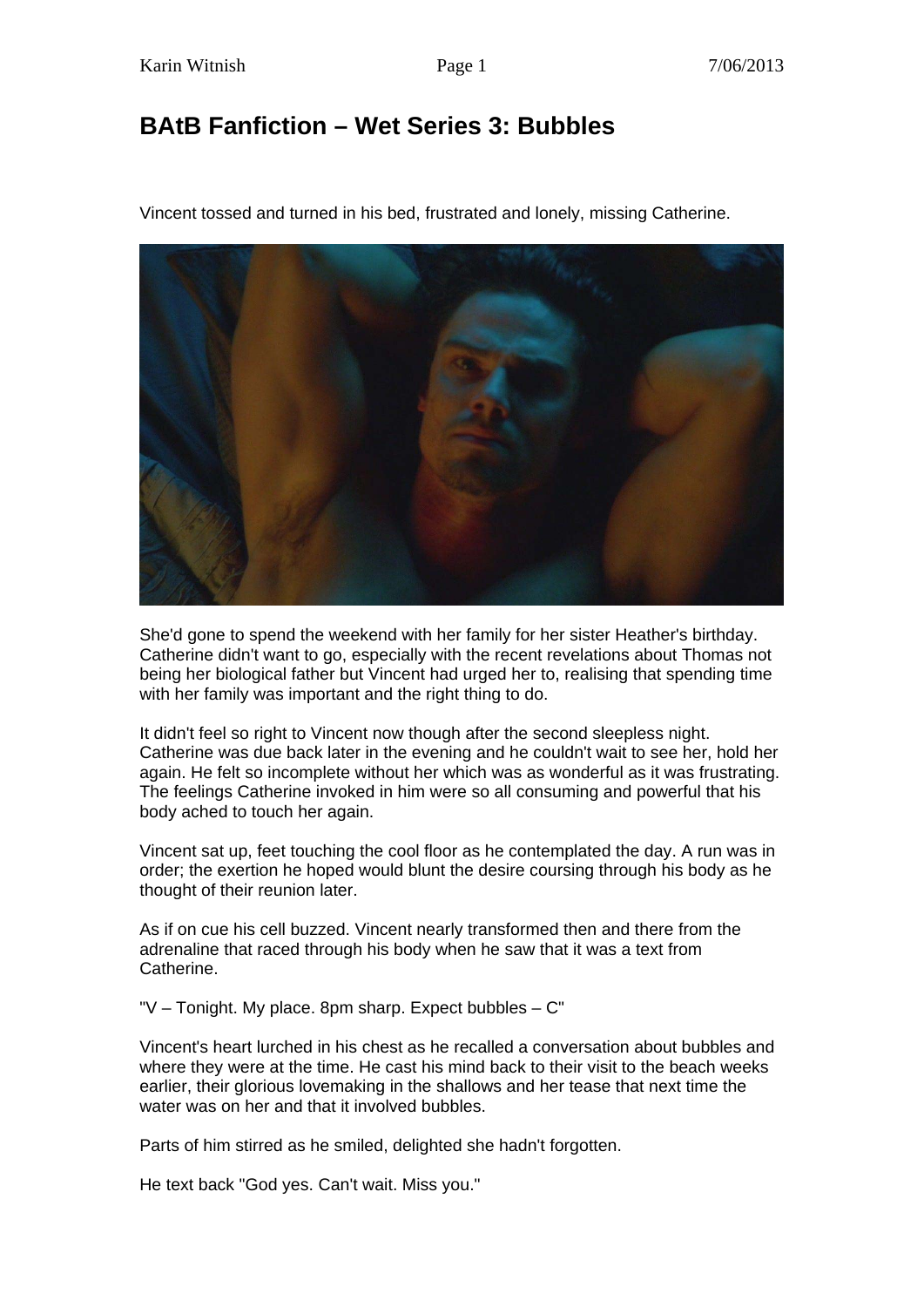Suddenly Vincent's day looked bright and he met it with renewed vigour.

Receiving Vincent's returned message had Catherine smiling at his response, imagining just how much more responsive he was going to be tonight. She was leaving earlier to allow plenty of time to prepare. As much as she'd enjoyed the time with her family she'd been distracted. Time apart from Vincent was always hard on her especially after he had been taken from her not so long ago.

He was as necessary to her as breathing which still stunned her at times. Until she found him she really thought love, romance and sex were not for her. Idiots over the years had tarnished her idea of love but no more. Vincent was her life now and no version was liveable without him in it.

Catherine smiled as she contemplated her plans for Vincent. He was opening her up; making her want to take their physical relationship to places she had never wanted nor dreamed to go before. Catherine had always been somewhat prudish when it came to sex but with Vincent it all seemed natural and so very right. Previously held beliefs and taboos vanished, leaving only the desire to explore everything with him. His love for her so intense and so complete she couldn't help but respond to it and to him, allowing her imagination and creativity to flourish as their relationship deepened.

The rest of the morning dragged by but Catherine was making an effort for Heather. She missed Vincent with every fibre of her being, but it was Heather's birthday and Catherine couldn't blame Heather for their mother's indiscretions. The change in relationship was acknowledged between her and Thomas, but Thomas was the only father Catherine had ever known. Even finding out as she did about him not being her natural father, Catherine didn't think her feelings toward him would ever change, because he really had treated her as if she were his own.

Being away from Vincent though, with the knowledge she had about her "family" had her wishing the hours away. Thankfully lunch came and went soon enough which gave Catherine the opportunity to say goodbye to her family.

"Cat, are you sure you have to go?"

"Yes Heather it's fine. I have plans anyway…"

"I thought so. Cat you've been very distracted. It's still Vincent Zalanski isn't it?" she looked at her sister closely.

Catherine wasn't fast enough with her denial.

"Look Cat. I kinda guessed ages ago that you were still seeing Vincent Zalanski because you've been really secretive and you haven't had him over, well not that I've seen, so I kept my mouth shut. But I know you've been very happy and I realised I didn't have the right to interfere. Tess also clued me in that Vincent could be trusted, but she also told me that it had to stay quiet, which I still don't understand but I get it. You followed your heart and although I still don't trust him I'm not going to stand in your way. I love you and I know you've been careful not to parade him in front of me so it's OK – I think."

Catherine threw her arms around Heather.

"Thank you. That means a lot. Heather he's not what you think and…I love him."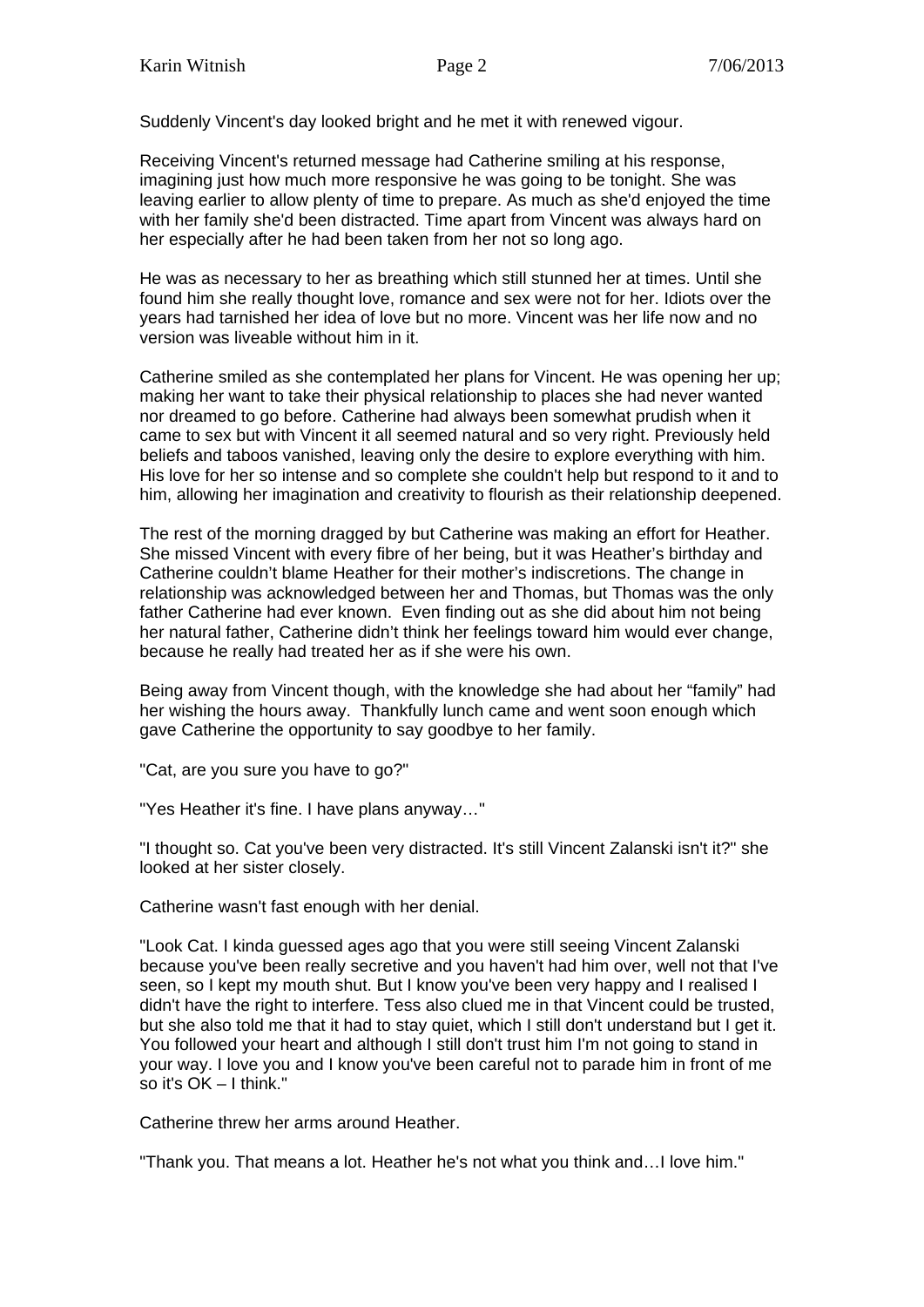"I know. Cat I'll see you in a few days and I promise to give you plenty of notice…" she rolled her eyes with mischief.

Catherine's eyes shone with a new level of respect for her sister as she hugged her again with the words, "thanks Sis. I love you."

Catherine almost flew home, so happy with her conversation with Heather. She would remember to give Tess a big kiss for her part. It wasn't perfect but it was a start. It meant that at least she could occasionally tell Heather that Vincent was coming over and ask for privacy without getting into trouble.

Once she arrived back at her apartment she took stock and decided on what was required to give Vincent as memorable an experience with water as he'd given her on more than one occasion. She blushed when she thought back to that time in the shower just before he'd gone on heat; to the pool at the Ashcroft Hotel; the beach weeks ago. She loved his spontaneity, creativity and sense of romance. He may have had little experience in expressing his creative side in the ten years in hiding but she was happy to be on the receiving end of it now. She loved his heart, spirit, imagination; basked in his love for her. She smiled, touching her lips remembering just how he felt inside her, consuming her and loving her so much she felt so very lucky to have him in her life.

She also suspected he would be a very frustrated man about now. It was Sunday and they hadn't been together since Friday morning. More than 48 hours was too long and she planned to make it up to him.

Vincent meanwhile had gone for that run, showered, exercised and showered again. Now playing chess with JT he was very restless.

"Getting toey are we big guy?" JT laughed at Vincent. "More than 48 hours without your Catherine drug must be killing you. It is a long time when it's not because you've been captured or separated by the minions of Hell, in other words Muirfield or other beasts or Daddy's who are way too protective of their only daughters. Gotta say you and Catherine have had your fair share of bad stuff happen but this one has gotta be tough. Family. Can't avoid 'em, not allowed to tear 'em apart." he chuckled at Vincent's restlessness and total distraction from their game.

"JT, you don't need to rub it in…" Vincent said without humour.

"Ouch, you really are doing it tough. What time are you going over there?"

"8pm…" Vincent trailed off looking at the time.

"Not a minute too soon. I prefer you less grouchy so more power to Catherine. Don't think you'll be grouchy for long. Are you coming home tonight?"

"Not if I can help it…"

"So I can throw a wild party in your absence?"

Vincent looked up at JT. "Yeah whatever."

JT laughed again. "Checkmate. You really are distracted. You usually win. But I'll take it when I can get it."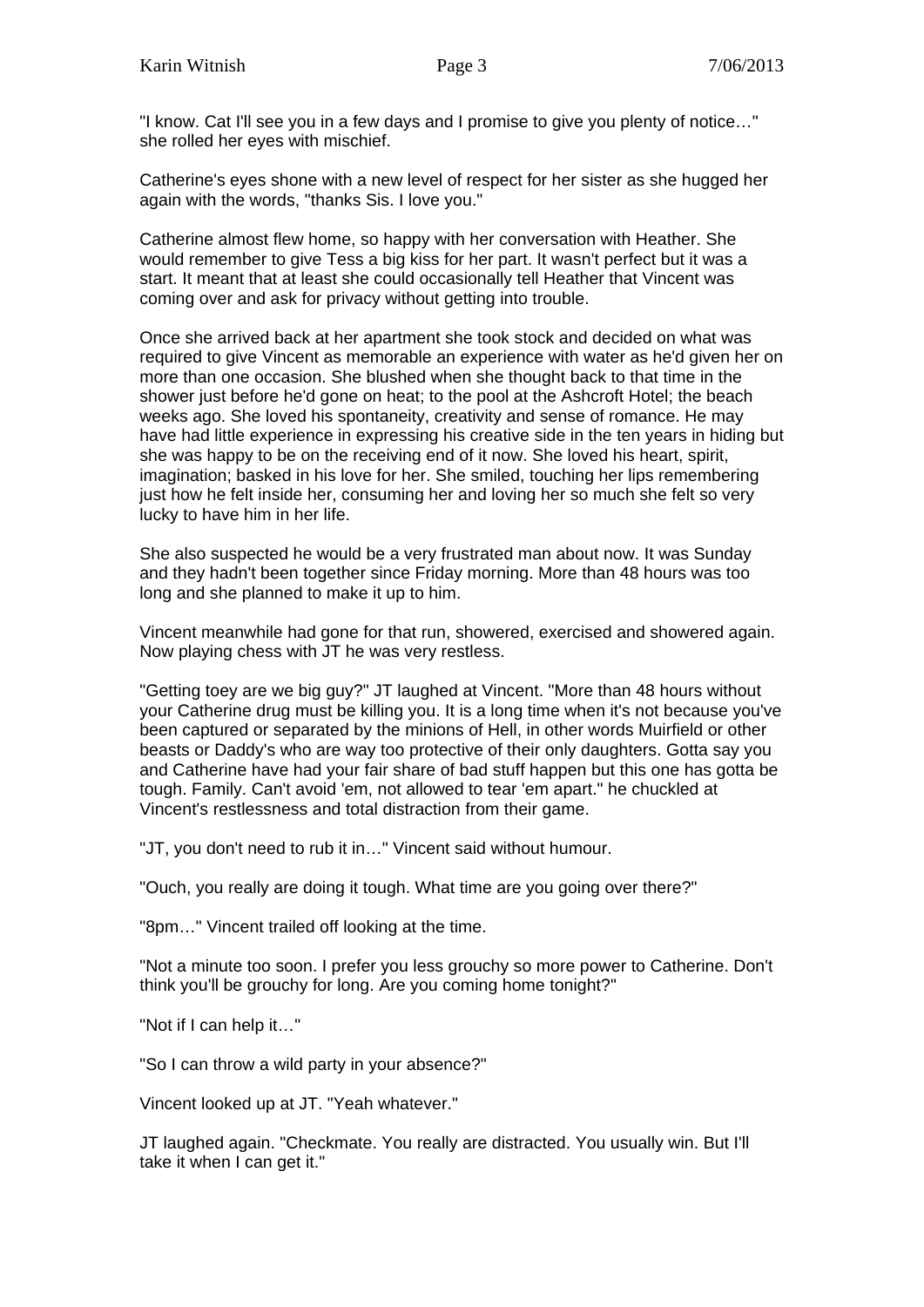Vincent & JT watched a game for the afternoon, settling in companionable silence for the most part when JT wasn't messing with Vincent's head.

The closer to 8pm, the more restless Vincent got, desire whirling through his body.

At 7.59 pm he was on Catherine's fire escape in front of her open bedroom window. There was a note on the window sill.

*"Dr. Keller is invited by Det. Chandler to a private bathroom party for two at 8pm so get in there now…"* 

Vincent laughed as he entered the room and closed the window behind him.

Catherine was nowhere to be seen so he padded through to her bathroom door on which he found another note.

*"Dr Keller, entry is only allowed after all clothes are removed. No exceptions so I would start taking off my clothes right now…"*

Vincent grinned, liking Catherine's imagination. He stripped off his clothing in seconds, standing naked and aroused. God he wanted her already. He opened the door, walked into her bathroom and stopped dead.

She'd placed candles all around the room; the bath full of clouds of bubbles; music sounded in the background and the glorious scent of her was all embracing.

She'd also placed towels on the floor and alongside the tub. His mind reeled at the significance of the gesture and parts of his anatomy tightened in response as he realised that a restful bath was not part of her plans.

"Why Dr Keller anyone would think you were really, really pleased to see me because I know that that's not a gun in your pocket…" Catherine's voice teased as she approached him.

He turned towards her voice and on seeing her, his heart hammered in his chest. Catherine stood, her long hair piled on top of her head, tendrils escaping to frame her beautiful face in a cloud of sexy softness. She wore only a long silk robe parted in the middle giving him glimpses of her glorious naked body beneath.

All he could do was stare helplessly as she glided up to him, an incredibly delighted to see him look on her face. She placed her hand on his chest, fingers caressing his bare skin, trailing fire wherever she touched him. Vincent was lost.

"You've missed me." she smiled as she took in his very physical response to her nearness.

"So much," he growled. "48 hours is too long." he reached out to touch her.

She stepped back out of his reach.

"Not yet Vincent. I want you to step into the bathtub, sit and close your eyes."

Vincent did as he was told, settling himself into the warmth of the water. His eyes widened as he realised that along with the bubbles there was a sexy oiliness to the water that slid over his skin like silk.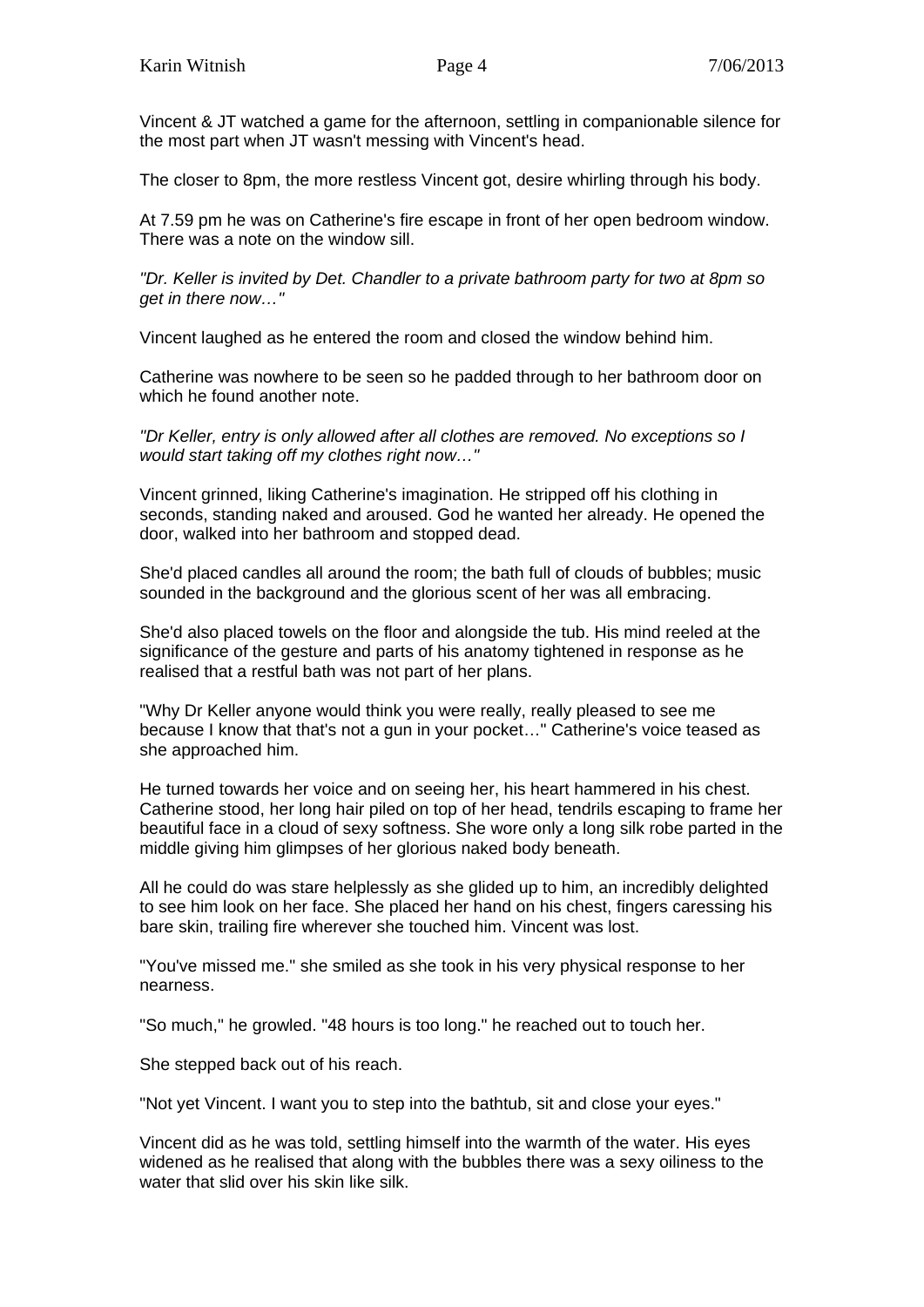It felt like heaven as he closed his eyes anticipating what would happen next. Catherine shrugged out of her robe and Vincent heard the sound, almost losing his resolve not to look. Then he felt her hands caressing his shoulders as she gently propelled him forward. She stepped into the water behind him sitting on the edge of the tub, pulled him back towards her, settling him between her legs to rest his head against her stomach.

"Keep your eyes closed Vincent. No peeking." He groaned at her touch, revelling in the warmth emanating from her skin. Her scent overrode all others as he struggled to maintain his composure.

Catherine picked up a jug of warm water, poured the contents over his head, wetting his hair. Vincent draped his arms over her legs, gently caressing her calves as he felt her hands on his head.

She poured the shampoo onto his head and started to massage his scalp, working the lather in, letting her fingers roam his head, caressing. She lingered at the nape of his neck, brushed fingers over his temples, sweeping movement along his jaw line.

Vincent purred in response, her touch incredibly erotic, sensual and driving him mad.

After lathering, she poured more water over his head, rinsing away the bubbles, sloshing against his back, her knees pressing against his shoulders.

Vincent's head started to spin, lost in sensation and her touch.

Catherine's hands moved to his shoulders as she slid down into the water behind him, settling him between her legs, arms encircling him to run her hands, fingers across his chest, trailing his stomach and abs, dipping lower to feather caresses above his pubic bone. Vincent sunk lower in the bath to be able to rest his head between her breasts as he relished in her touch. Catherine grew bolder, grasped his full length in her hands, sliding up and down his hardness with a firm grip. As she continued stroking up and down his length he writhed in pleasure angling his face towards hers, eyes closed, acting on instinct. His mouth found hers and lips met, tongues played, merged, explored with long languid strokes and all consuming desire.

Catherine's hot response to his plundering mouth combined with her increasing tempo on his shaft sent Vincent into a tailspin.

He began to shudder; deep spasms building in his body. Catherine could feel it, knew that he was close so pulled harder and with increased tempo until Vincent could no longer contain himself. The climax tore through him into her hot and wanting hands.

He could barely breathe, his body trembling violently. His face buried against her neck he looked into her eyes, his breath ragged.

"I gather you liked that?" she breathed against his lips.

"Liked? Mmm an understatement." he whispered back.

She kissed him softly while her hands skimmed over the skin of his chest, enjoying the feel of his muscles as they rippled at her touch. She loved touching him, couldn't get enough of the glorious feel of him; the way he quivered and responded to her with so much intensity.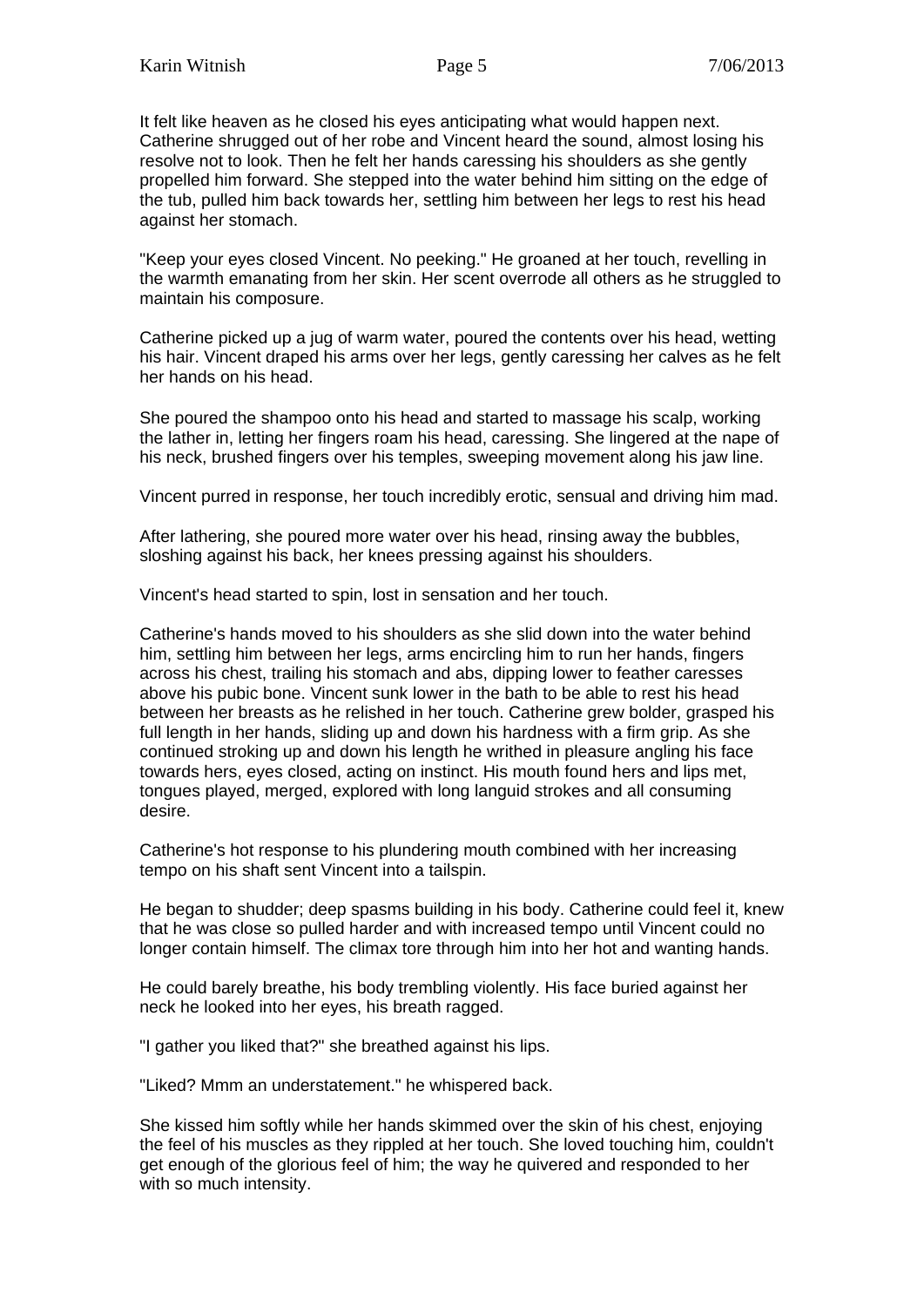He lay nestled against her for long moments enjoying her nearness and sweet scent.

At her request, he shifted, turning in the tub til he lay at the opposite end of the bath facing her.

Catherine smiled at him as she picked up the jug again, refilling it with warm water. She picked up one of his feet and let the clear water run over his foot and toes, rinsing away the bubbles. She replaced the jug and eyes on his, she took his toes into her mouth and bit down on his big toe, sucking it intently with a rasping hot tongue.

Vincent felt the heat jolt all the way from his head to his toes. It lanced through him like lightning.

Catherine continued to rasp her tongue across his toes, lavishing attention on each of them in turn. Vincent watched spellbound as her hot mouth engulfed his toes causing them to curl involuntarily, spasms shooting through his entire body.

His head lolled back as he let sensation swallow him whole, totally immersed in the feel of Catherine's mouth and tongue.

He never knew, couldn't begin to comprehend how erotic it could be as she made love to his toes.

His body responded in other ways as desire came roaring back after his previous release.

He growled at her, eyes glowing.

"Well I did say I would make your toes curl," she teased.

"Mmm you are certainly doing that. Catherine your bubbles idea. I like it so far."

"Only like?" She purred.

"OK love. Love the bubbles and I love you. I've missed you, a lot."

Vincent reached out, pulled Catherine into his arms, wrapping himself around her. She settled her legs around his torso, feeling his hardness pressing against her stomach.

"Vincent Keller, I get the distinct impression that you are very pleased to see me yet again." she looked between them with a wicked grin.

"Understatement Catherine. I am more than pleased to see you."

Vincent pressed his point home, his heat palpable. Then he pushed Catherine back to rest her head on the edge of the bath, trailing the fingers of both hands down the length of her body, sliding, gliding over her curves, caressing her skin like silk. Catherine lost herself in his touch and then gasped as his fingers found her warmth. Becoming more insistent his hands splayed both sides of her sex, thumbs finding her bud; circling, pressing, rubbing until Catherine's body started to shake.

When Vincent plunged inside her Catherine spiralled out of control, heat pooling where his fingers pulsed mercilessly.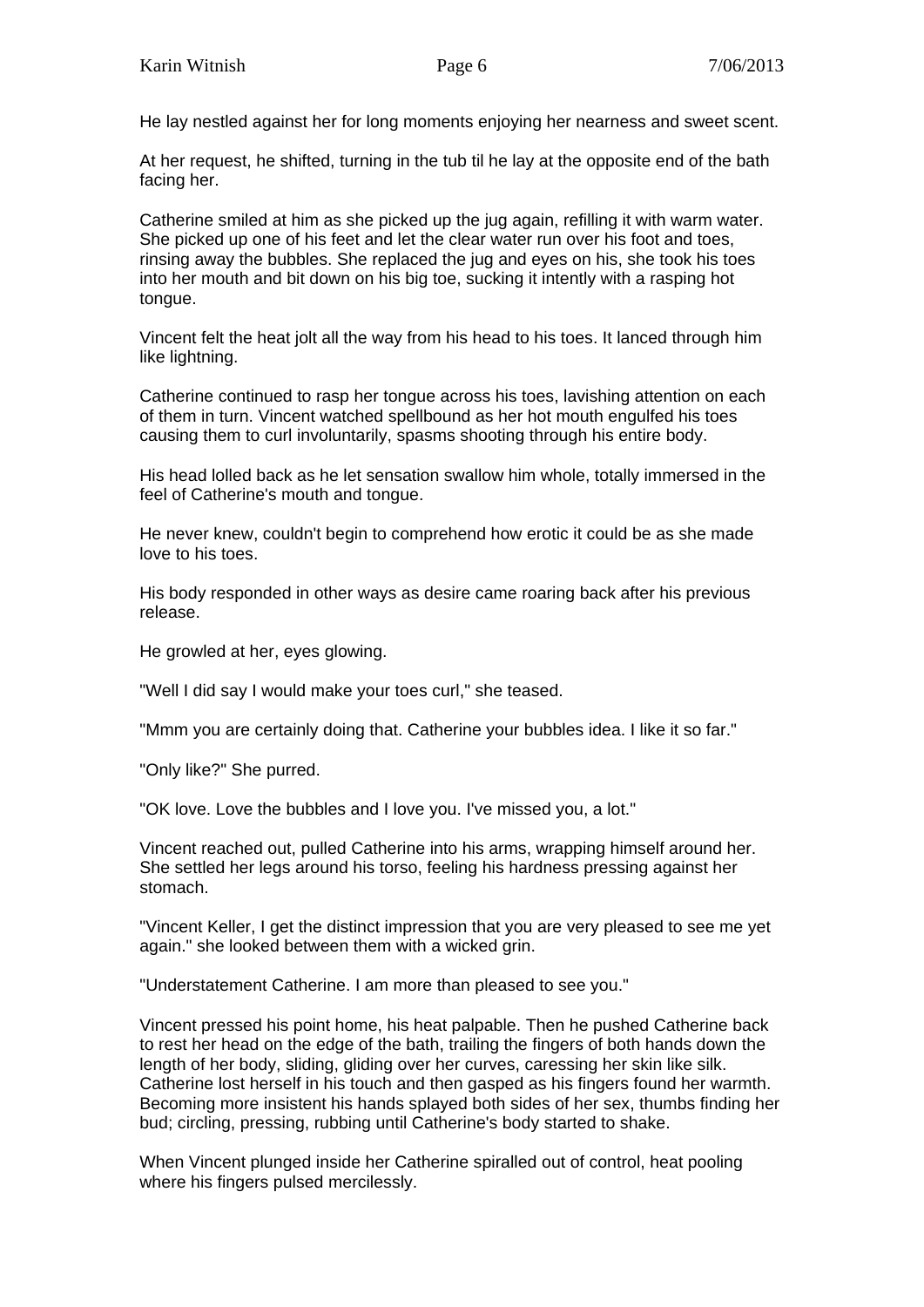Falling, drowning, sinking into need so strong Catherine cried out as convulsions wracked her body with unbearable bliss.

"Vincent." she cried. "God now. Please…."

He reached out to grasp her waist pulling her onto his lap, pushing her down his length as he thrust upwards. She went blind with desire. It became so wild that Vincent hung on tightly as his thrusting intensified. Rocking her body Catherine pushed down harder to meet his thrusts, clenching and unclenching her muscles around his shaft so that Vincent's assent into her was hot and tight. She gyrated, circling her pelvis around the width and breadth of him.

As she bucked in rhythm with his deep thrusts he grabbed her shoulders, dragged her mouth to his as he drove deeper inside her.



"Oh God," he breathed into her mouth as her tongue sucked him down into a whirlpool of need.

As their movements churned the water, water cascaded over the rim of the bath, bubbles floating in clouds around them. Slick and wet, merged in intimate sensation the climax hit. Orgasm after orgasm seized them both with such fierceness they could only hold on tight and ride the waves until they were utterly spent.

Tremors shook through them for long moments.

"Catherine. Oh God."

"I know," she barely breathed. "Bubbles god…"

"To hell with the bubbles. They were good but Catherine it was all you." Vincent shook his head